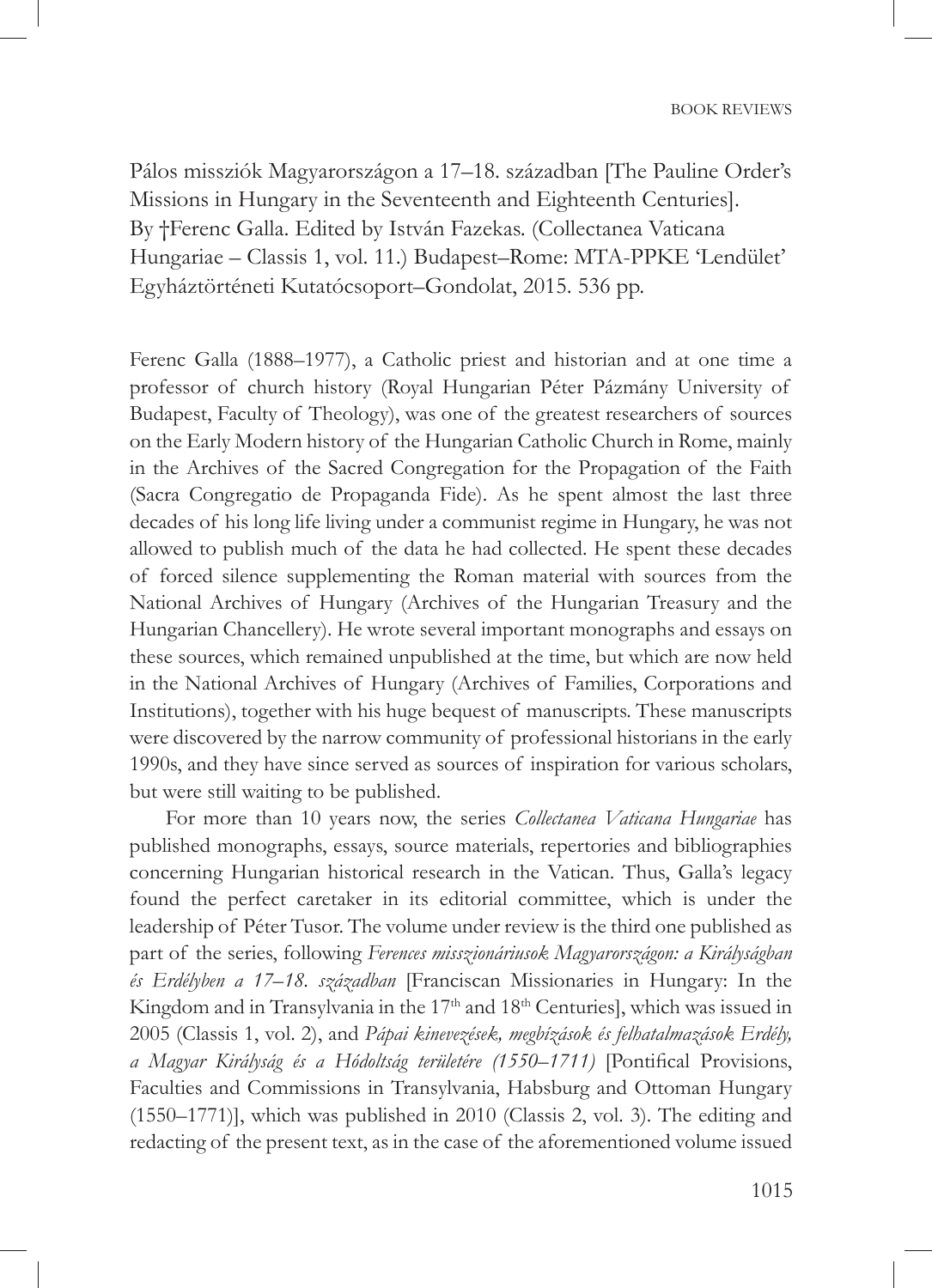Hungarian Historical Review 4, no. 4 (2015): 996–1060

in 2005, was done by István Fazekas and is ample testimony to his competence and attentiveness.

The volume consists of three parts, which are arranged chronologically. The first deals with the history of the Pauline Order from its general reform in the 1630s to the late 1670s. The chapter is structured around the biography of János Vanoviczy (c. 1612–1678), Pauline missionary and head of the apostolic prefecture maintained by the order, but this part also deals with the monasteries that had been in continuous operation since the Middle Ages, as well as the ones that were founded in the period under discussion. Focus, however, is on the beginning of the evangelistic activities of the Paulines and the establishment of the apostolic prefecture in 1667. The second part is dedicated to the development of Pauline missions during the wartime period of 1671–1711, namely the anti-Habsburg uprisings, Kuruc Wars, the Great Turkish War and Ferenc Rákóczi II's war of liberation. This chapter, however, uses a regional division. After an introductory section on the Pauline missions of the era in general and the old and new monasteries (again), it contains four sections concerning four different territories affected by the missions of the order, namely Szepes (Spiš) and Árva (Orava) Counties, Transdanubia and the regions recaptured from the Ottoman Empire (in this case, only the Diocese of Pécs, the city of Nagyvárad (Oradea) and Transylvania). Finally, the third part, which is considerably shorter than the previous two, summarizes the characteristics of the Pauline missions in the eighteenth century and evaluates the work of the order in this area. The last seventy pages of the volume consist of a list of sources and a bibliography, a particularly extensive index of people and places, and a detailed English abstract (some 10 pages long) including a map of the Pauline missions in the seventeenth century.

Although the published manuscript represents the most complete surviving version of the monograph, it is still an unfinished variant, as the work was probably never totally finalized by Galla. Thus there are significant differences between the three parts of the volume. First, as already mentioned, the third part is only one-third as long as the first two. Second, only the annotations of the first part survived or were made up by the author. Accordingly, there were differences in the editorial work on the text. The first part needed only the revision of the originally ponderous style of the author to make it more flowing and the division of the enormously long notes into shorter ones. However, the annotations in the first part still remain long, and as every single note relates to several paragraphs, sometimes even pages, they contain many repetitions of the